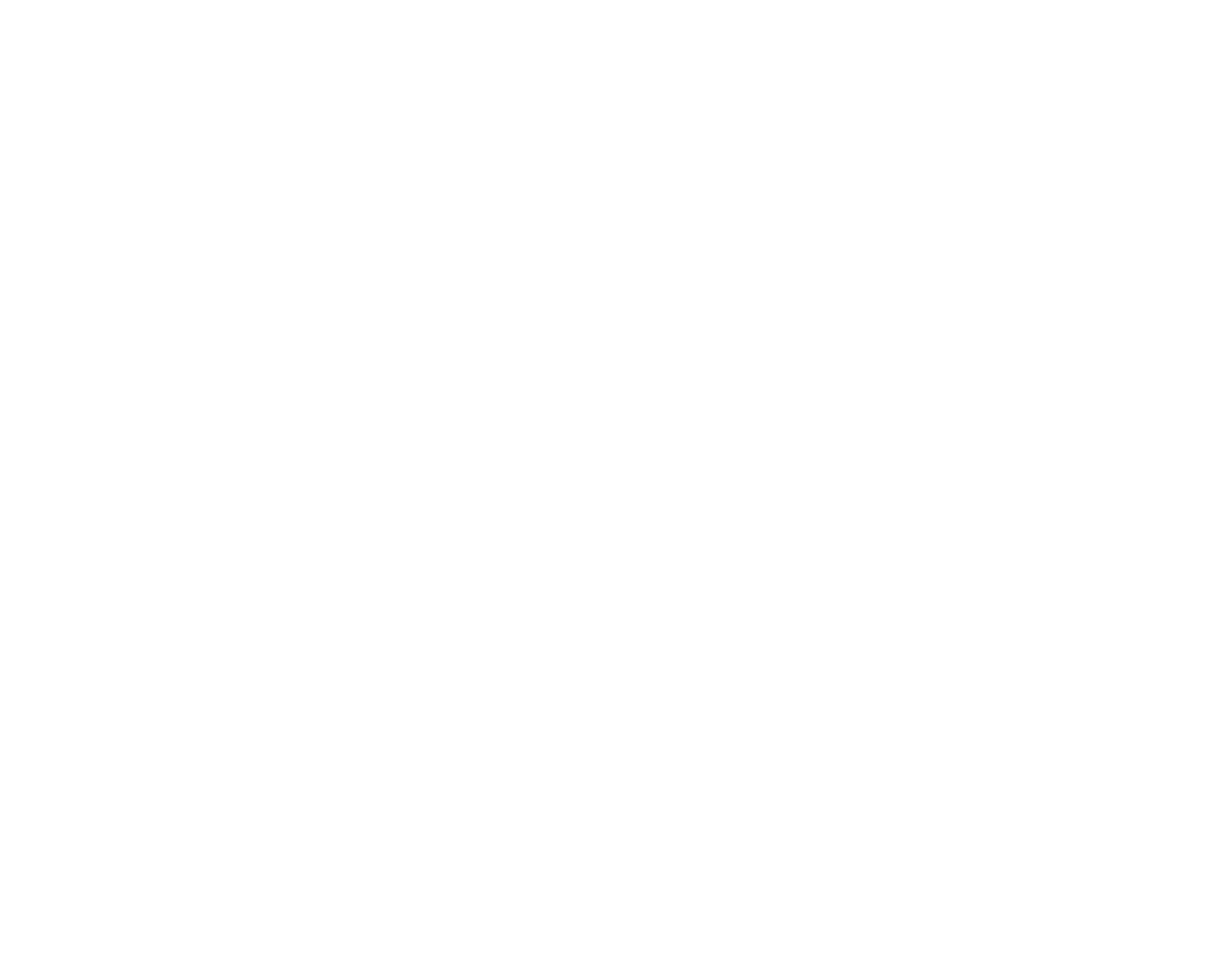|                                                         |                                   |     |     |     |                          |     |          |                 |            |                          | <b>Two</b>               |      |            |                          |         |         |                          |                          |                          |                                                                                                                                                |               |        |
|---------------------------------------------------------|-----------------------------------|-----|-----|-----|--------------------------|-----|----------|-----------------|------------|--------------------------|--------------------------|------|------------|--------------------------|---------|---------|--------------------------|--------------------------|--------------------------|------------------------------------------------------------------------------------------------------------------------------------------------|---------------|--------|
|                                                         |                                   |     |     |     | <b>African</b>           |     |          | <b>American</b> |            | Pacific More             | <b>or</b>                |      | <b>Non</b> |                          |         |         |                          |                          |                          |                                                                                                                                                | <b>Foster</b> |        |
|                                                         |                                   |     |     |     |                          |     |          |                 |            |                          |                          | Econ | Econ       |                          |         |         |                          |                          |                          | State District Campus American Hispanic White Indian Asian Islander Races Disadv Disadv CWD CWOD EL Male Female Migrant Homeless Care Military |               |        |
| Science                                                 | All Students 12%                  |     | 7%  | 7%  | 3%                       | 8%  |          |                 |            |                          |                          | 5%   | 20%        | 9%                       |         |         | 7% 11% 12%               | 2%                       |                          |                                                                                                                                                |               |        |
|                                                         | <b>CWD</b>                        | 6%  | 4%  | 9%  | 0%                       | 20% |          |                 |            | $\overline{a}$           | $\overline{a}$           | 11%  | $\ast$     | 9%                       | н.      |         | $*11%$                   | $\ast$                   |                          | $\ast$                                                                                                                                         |               |        |
|                                                         | <b>CWOD</b>                       | 13% | 7%  | 7%  | 4%                       | 7%  |          |                 | *          | $\blacksquare$           | $\blacksquare$           | 4%   | 23%        | $\overline{\phantom{a}}$ |         |         | 7% 9% 12%                | 2%                       |                          | $\ast$                                                                                                                                         |               |        |
|                                                         | EL                                | 4%  | 5%  | 11% | $\sim$                   | 9%  |          |                 | $\ast$     | $\overline{a}$           | $\overline{a}$           | 7%   | 33%        | $\ast$                   |         |         | 9% 11% 24%               | 0%                       |                          | $\ast$                                                                                                                                         |               |        |
|                                                         | Male                              | 14% | 8%  | 12% | 6%                       | 12% |          |                 | *          |                          | $\overline{a}$           | 7%   |            | 33% 11%                  |         |         | 12% 24% 12%              | $\sim$                   |                          | $\ast$                                                                                                                                         |               | $\ast$ |
|                                                         | Female                            | 10% | 6%  | 2%  | 0%                       | 3%  | $\ast$   |                 | $\ast$     |                          |                          | 3%   | 0%         | $\ast$                   |         | 2% 0%   |                          | 2%                       |                          | $\ast$                                                                                                                                         |               |        |
| <b>STAAR Percent at Approaches Grade Level or Above</b> |                                   |     |     |     |                          |     |          |                 |            |                          |                          |      |            |                          |         |         |                          |                          |                          |                                                                                                                                                |               |        |
| <b>All Grades</b>                                       |                                   |     |     |     |                          |     |          |                 |            |                          |                          |      |            |                          |         |         |                          |                          |                          |                                                                                                                                                |               |        |
| All Subjects                                            | All Students 67%                  |     | 63% | 61% | 59%                      | 61% | 69%      |                 | 90%<br>٠١. | $\overline{\phantom{a}}$ | 63%                      | 56%  |            | 82% 48%                  |         |         | 62% 58% 56%              | 66%                      |                          | 71%                                                                                                                                            |               |        |
|                                                         | <b>CWD</b>                        | 38% | 31% | 48% | 44%                      | 51% |          |                 |            |                          |                          | 46%  |            | 60% 48%                  |         |         | $-50\%$ 55%              | 28%                      | $\blacksquare$           | $\ast$                                                                                                                                         | $\ast$        |        |
|                                                         | <b>CWOD</b>                       | 71% | 66% | 62% | 61%                      | 62% | 69%      |                 | 90%        | $\overline{\phantom{a}}$ | 63%                      | 58%  | 84%        | $\overline{a}$           |         |         | 62% 58% 56%              | 69%                      | $\overline{a}$           | 79%                                                                                                                                            |               |        |
|                                                         | EL                                | 47% | 54% | 58% | $\overline{\phantom{a}}$ | 57% |          |                 | $\ast$     |                          | $\ast$                   | 55%  |            | 73% 50%                  |         |         | 58% 58% 54%              | 61%                      |                          | $\ast$                                                                                                                                         |               |        |
|                                                         | Male                              | 65% | 60% | 56% | 52%                      |     | 57% 100% |                 | 80%        | $\sim$                   | $\ast$                   | 51%  |            | 84% 55%                  |         |         | 56% 54% 56%              | $\sim$                   |                          | 60%                                                                                                                                            | $\ast$        | $\ast$ |
|                                                         | Female                            | 69% | 65% | 66% | 68%                      | 66% | 43%      |                 | $-100%$    |                          | $\ast$                   | 63%  |            | 80% 28%                  |         | 69% 61% |                          | 66%                      |                          | 91%                                                                                                                                            |               |        |
| Reading                                                 | All Students                      | 68% | 62% | 60% | 59%                      | 59% | 83%      |                 |            | $\blacksquare$           | $\ast$                   | 54%  |            | 86% 39%                  |         |         | 62% 57% 51%              | 71%                      |                          | 71%                                                                                                                                            | $\ast$        | $\ast$ |
|                                                         | <b>CWD</b>                        | 35% | 26% | 39% | 46%                      | 33% |          |                 |            |                          |                          | 38%  |            | $* 39%$                  |         |         | $-25\%$ 40%              | 38%                      |                          | $\ast$                                                                                                                                         | $\ast$        | $\ast$ |
|                                                         | <b>CWOD</b>                       | 72% | 66% | 62% | 61%                      | 61% | 83%      |                 |            | $\blacksquare$           | $\ast$                   | 56%  | 89%        |                          |         |         | 62% 60% 52%              | 73%                      | $\blacksquare$           | 77%                                                                                                                                            |               |        |
|                                                         | EL                                | 46% | 51% | 57% | $\sim$                   | 56% |          |                 | $\ast$     | $\mathbf{r}$             | $\ast$                   | 53%  |            | 76% 25%                  |         |         | 60% 57% 45%              | 69%                      |                          | $\ast$                                                                                                                                         |               |        |
|                                                         | Male                              | 63% | 57% | 51% | 50%                      | 49% | $\ast$   |                 | $\ast$     | $\overline{a}$           | $\ast$                   | 43%  |            | 89% 40%                  |         |         | 52% 45% 51%              | $\overline{\phantom{a}}$ |                          | 56%                                                                                                                                            | $\ast$        | $\ast$ |
|                                                         | Female                            | 72% | 68% | 71% | 73%                      | 70% | $\ast$   |                 | $\ast$     | $\overline{a}$           | $\ast$                   | 68%  |            | 83% 38%                  |         | 73% 69% |                          | 71%                      | $\overline{a}$           | 100%                                                                                                                                           |               |        |
|                                                         | Mathematics All Students          | 65% | 62% | 60% | 55%                      | 62% | 67%      |                 | $\ast$     | $\overline{a}$           | $\ast$                   | 57%  |            | 75% 50%                  |         |         | 61% 57% 59%              | 62%                      |                          | 79%                                                                                                                                            | $\ast$        | $\ast$ |
|                                                         | <b>CWD</b>                        | 39% | 34% | 50% | 38%                      | 60% |          |                 |            | $\overline{a}$           | $\overline{a}$           | 50%  | $\ast$     | 50%                      |         |         | $-63\%$ 60%              | 25%                      |                          | $\ast$                                                                                                                                         | $\ast$        | $\ast$ |
|                                                         | CWOD                              | 68% | 66% | 61% | 58%                      | 62% | 67%      |                 | $\ast$     |                          | $\ast$                   | 58%  | 77%        |                          |         |         | 61% 57% 59%              | 64%                      |                          | 85%                                                                                                                                            |               |        |
|                                                         | EL                                | 49% | 59% | 57% | $\overline{\phantom{a}}$ | 56% |          |                 | $\ast$     | $\blacksquare$           | $\ast$                   | 56%  |            | 65% 63%                  |         |         | 57% 57% 57%              | 57%                      | $\overline{\phantom{a}}$ |                                                                                                                                                |               |        |
|                                                         | Male                              | 65% | 63% | 59% | 52%                      | 61% | $\ast$   |                 | $\ast$     | $\overline{a}$           | $\ast$                   | 56%  |            | 74% 60%                  |         |         | 59% 57% 59%              | $\overline{\phantom{a}}$ |                          | 67%                                                                                                                                            | $\ast$        | $\ast$ |
|                                                         | Female                            | 65% | 62% | 62% | 61%                      | 63% |          |                 |            | $\blacksquare$           | $\ast$                   | 59%  | 75%        | 25%                      |         | 64% 57% | $\overline{\phantom{a}}$ | 62%                      |                          | 100%                                                                                                                                           |               |        |
| Science                                                 | All Students 70%                  |     | 65% | 65% | 67%                      | 65% | $\ast$   |                 | $\ast$     | $\overline{a}$           | $\overline{a}$           | 60%  |            | 93% 64%                  |         |         | 66% 61% 65%              | 65%                      | $\overline{a}$           | $\ast$                                                                                                                                         |               | $\ast$ |
|                                                         | <b>CWD</b>                        | 42% | 37% | 64% | 50%                      | 80% |          |                 |            | $\blacksquare$           | $\overline{\phantom{a}}$ | 56%  | $\ast$     | 64%                      |         |         | * 78%                    | $\ast$                   |                          | $\ast$                                                                                                                                         |               | $\ast$ |
|                                                         | <b>CWOD</b>                       | 74% | 68% | 66% | 70%                      | 63% | $\ast$   |                 | $\ast$     | $\overline{a}$           | $\overline{a}$           | 61%  | 92%        | $\overline{\phantom{a}}$ |         |         | 66% 59% 63%              | 68%                      |                          | $\ast$                                                                                                                                         |               |        |
|                                                         | <b>EL</b>                         | 47% | 53% | 61% | $\sim$                   | 60% |          |                 | $\ast$     |                          | $\blacksquare$           | 57%  | 83%        | $\ast$                   |         |         | 59% 61% 71%              | 53%                      |                          | $\ast$                                                                                                                                         |               |        |
|                                                         | Male                              | 70% | 66% | 65% | 61%                      | 67% |          |                 | $\ast$     | $\overline{a}$           |                          | 58%  |            | 100% 78%                 |         |         | 63% 71% 65%              | $\sim$                   |                          | $\ast$                                                                                                                                         |               | $\ast$ |
|                                                         | Female                            | 71% | 65% | 65% | 73%                      | 62% | $\ast$   |                 | $\ast$     |                          | $\overline{\phantom{a}}$ | 63%  | 83%        | $\ast$                   |         | 68% 53% |                          | 65%                      |                          | $\ast$                                                                                                                                         |               |        |
| <b>STAAR Percent at Meets Grade Level or Above</b>      |                                   |     |     |     |                          |     |          |                 |            |                          |                          |      |            |                          |         |         |                          |                          |                          |                                                                                                                                                |               |        |
| <b>All Grades</b>                                       |                                   |     |     |     |                          |     |          |                 |            |                          |                          |      |            |                          |         |         |                          |                          |                          |                                                                                                                                                |               |        |
|                                                         | All Subjects   All Students   41% |     | 34% | 28% | 20%                      | 32% | 31%      | $\blacksquare$  | 60%        | $\overline{a}$           | 50%                      | 23%  |            | 54% 33%                  |         |         | 28% 30% 26%              | 32%                      | $\overline{a}$           | 26%                                                                                                                                            |               |        |
|                                                         | <b>CWD</b>                        | 21% | 16% | 33% | 16%                      | 49% |          |                 |            | $\overline{a}$           | $\overline{\phantom{a}}$ | 28%  |            | 60% 33%                  |         |         | $-44\%$ 37%              | 22%                      |                          | $\ast$                                                                                                                                         | $\ast$        | $\ast$ |
|                                                         | <b>CWOD</b>                       | 44% | 36% | 28% | 21%                      | 30% | 31%      |                 | 60%        | $\overline{\phantom{a}}$ | 50%                      | 23%  | 53%        |                          |         |         | 28% 29% 24%              | 32%                      |                          | 29%                                                                                                                                            |               |        |
|                                                         | EL                                | 20% | 25% | 30% | $\sim$                   | 29% |          |                 | $\ast$     | $\blacksquare$           | $\ast$                   | 28%  |            | 43% 44%                  |         |         | 29% 30% 30%              | 30%                      |                          | $\ast$                                                                                                                                         |               |        |
|                                                         | Male                              | 40% | 33% | 26% | 15%                      | 30% | 50%      |                 | 60%        |                          | $\ast$                   | 21%  |            | 51% 37%                  |         |         | 24% 30% 26%              |                          |                          | 20%                                                                                                                                            | $\ast$        | $\ast$ |
|                                                         | Female                            | 42% | 35% | 32% | 27%                      | 34% | 14%      |                 | 60%        |                          | $\ast$                   | 27%  |            | 57% 22%                  | 32% 30% |         |                          | 32%                      |                          | 36%                                                                                                                                            |               |        |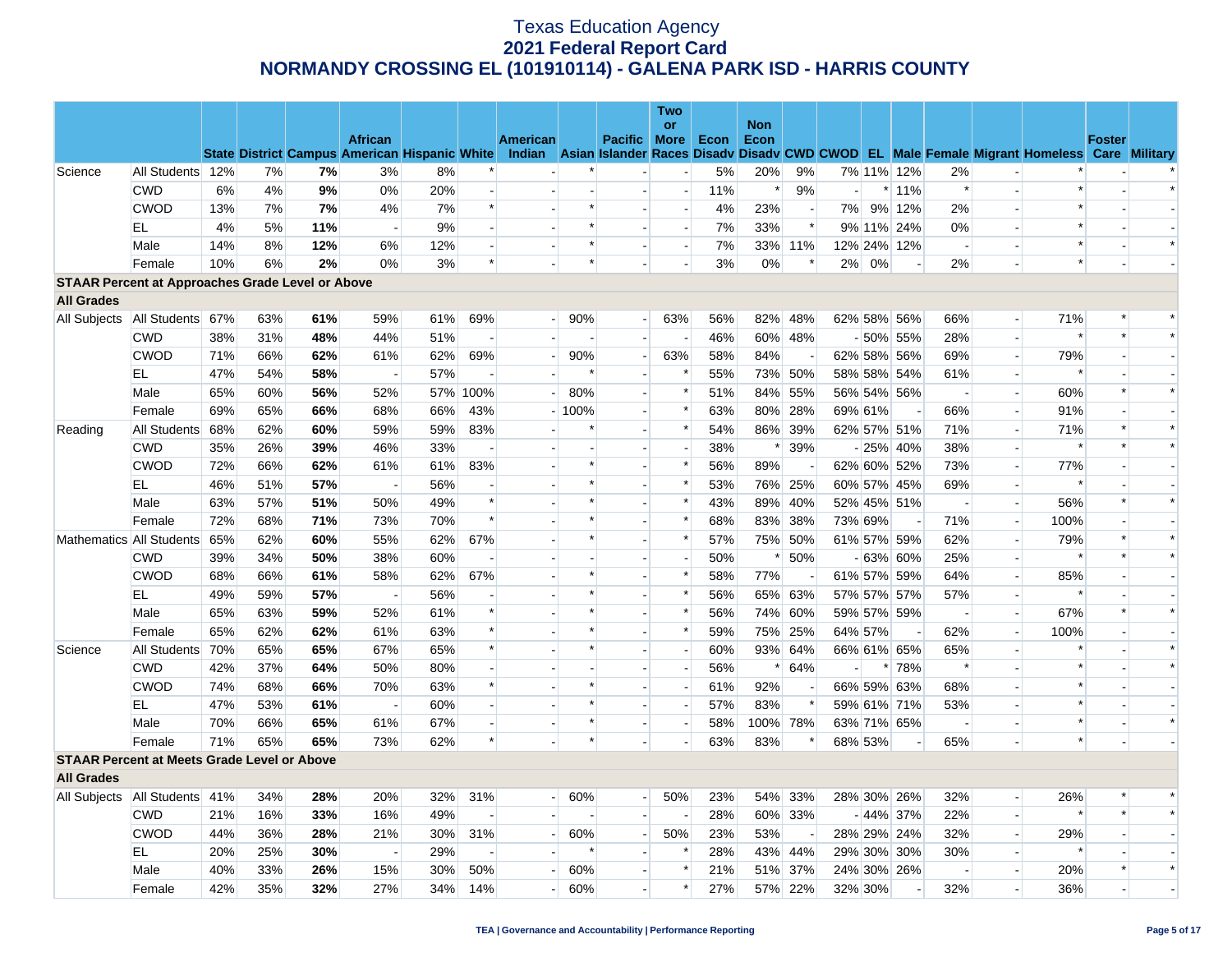|                                             |                          |     |     |     |                                                      |       |                          |                 |         |                          | Two                      |      |                    |         |      |         |             |                          |                          |                                                                                                  |        |        |
|---------------------------------------------|--------------------------|-----|-----|-----|------------------------------------------------------|-------|--------------------------|-----------------|---------|--------------------------|--------------------------|------|--------------------|---------|------|---------|-------------|--------------------------|--------------------------|--------------------------------------------------------------------------------------------------|--------|--------|
|                                             |                          |     |     |     | <b>African</b>                                       |       |                          | <b>American</b> |         | <b>Pacific More</b>      | <b>or</b>                | Econ | <b>Non</b><br>Econ |         |      |         |             |                          |                          |                                                                                                  | Foster |        |
|                                             |                          |     |     |     | <b>State District Campus American Hispanic White</b> |       |                          |                 |         |                          |                          |      |                    |         |      |         |             |                          |                          | Indian Asian Islander Races Disady Disady CWD CWOD EL Male Female Migrant Homeless Care Military |        |        |
| Reading                                     | All Students 44%         |     | 35% | 28% | 23%                                                  | 29%   | 33%                      |                 |         |                          | $\ast$                   | 23%  |                    | 57% 29% |      |         | 28% 27% 22% | 36%                      |                          | 21%                                                                                              |        |        |
|                                             | <b>CWD</b>               | 20% | 15% | 29% | 23%                                                  | 33%   | $\sim$                   |                 |         | $\blacksquare$           | $\overline{\phantom{a}}$ | 25%  | $\ast$             | 29%     |      |         | $-25\%$ 30% | 25%                      | $\overline{\phantom{a}}$ | $\ast$                                                                                           | $\ast$ | $\ast$ |
|                                             | <b>CWOD</b>              | 47% | 37% | 28% | 23%                                                  | 29%   | 33%                      |                 | $\ast$  |                          | $\ast$                   | 22%  | 57%                |         |      |         | 28% 27% 21% | 37%                      |                          | 23%                                                                                              |        |        |
|                                             | EL                       | 20% | 23% | 27% | $\overline{a}$                                       | 26%   | $\overline{\phantom{a}}$ |                 | $\ast$  | $\overline{a}$           | $\ast$                   | 23%  |                    | 47% 25% |      |         | 27% 27% 22% | 31%                      | $\blacksquare$           | $\ast$                                                                                           |        |        |
|                                             | Male                     | 40% | 31% | 22% | 18%                                                  | 23%   | $\ast$                   |                 | $\ast$  |                          | $\ast$                   | 17%  | 48%                | 30%     |      |         | 21% 22% 22% |                          | $\overline{a}$           | 11%                                                                                              | $\ast$ | $\ast$ |
|                                             | Female                   | 48% | 39% | 36% | 32%                                                  | 36%   | $\ast$                   |                 | $\ast$  | $\overline{a}$           | $\ast$                   | 29%  | 67%                | 25%     |      | 37% 31% |             | 36%                      | $\overline{\phantom{a}}$ | 40%                                                                                              |        |        |
|                                             | Mathematics All Students | 37% | 32% | 30% | 18%                                                  | 36%   | 33%                      |                 |         |                          | $\ast$                   | 25%  | 53%                | 32%     |      |         | 30% 34% 27% | 34%                      |                          | 36%                                                                                              |        | $\ast$ |
|                                             | <b>CWD</b>               | 21% | 16% | 32% | 8%                                                   | 53%   |                          |                 |         |                          |                          | 29%  |                    | 32%     |      |         | $-50\%$ 35% | 25%                      |                          |                                                                                                  |        | $\ast$ |
|                                             | <b>CWOD</b>              | 39% | 34% | 30% | 20%                                                  | 35%   | 33%                      |                 | $\ast$  | $\overline{\phantom{a}}$ | ∗                        | 25%  | 53%                |         |      |         | 30% 33% 26% | 35%                      | $\overline{\phantom{a}}$ | 38%                                                                                              |        |        |
|                                             | EL                       | 20% | 28% | 34% |                                                      | 34%   |                          |                 | $\ast$  |                          | $\ast$                   | 33%  |                    | 41% 50% |      |         | 33% 34% 31% | 37%                      |                          | $\ast$                                                                                           |        |        |
|                                             | Male                     | 37% | 33% | 27% | 13%                                                  | 34%   | $\ast$                   |                 | $\ast$  | $\overline{a}$           | $\ast$                   | 22%  | 48%                | 35%     |      |         | 26% 31% 27% | $\sim$                   | $\overline{\phantom{a}}$ | 33%                                                                                              | $\ast$ | $\ast$ |
|                                             | Female                   | 36% | 31% | 34% | 27%                                                  | 38%   | $\ast$                   |                 |         | $\blacksquare$           | $\ast$                   | 29%  | 58%                | 25%     |      | 35% 37% |             | 34%                      | $\overline{\phantom{a}}$ | 40%                                                                                              |        |        |
| Science                                     | All Students             | 43% | 35% | 23% | 15%                                                  | 27%   | $\ast$                   |                 | $\ast$  |                          | $\overline{a}$           | 19%  | 47%                | 45%     |      |         | 21% 28% 33% | 13%                      |                          |                                                                                                  |        |        |
|                                             | <b>CWD</b>               | 22% | 19% | 45% | 17%                                                  | 80%   |                          |                 |         | $\overline{\phantom{a}}$ | $\overline{\phantom{a}}$ | 33%  | $\ast$             | 45%     |      |         | $*156%$     | $\ast$                   |                          |                                                                                                  |        | $\ast$ |
|                                             | <b>CWOD</b>              | 46% | 36% | 21% | 15%                                                  | 23%   | $\ast$                   |                 | $\ast$  |                          | $\overline{\phantom{a}}$ | 18%  | 38%                |         |      |         | 21% 24% 28% | 14%                      |                          |                                                                                                  |        |        |
|                                             | EL                       | 17% | 21% | 28% | $\sim$                                               | 26%   | $\overline{a}$           |                 | $\ast$  | $\overline{a}$           | $\overline{a}$           | 27%  | 33%                | $\ast$  |      |         | 24% 28% 53% | 5%                       |                          | $\ast$                                                                                           |        |        |
|                                             | Male                     | 44% | 36% | 33% | 17%                                                  | 39%   | $\overline{\phantom{a}}$ |                 | $\ast$  | $\blacksquare$           | $\overline{\phantom{a}}$ | 26%  |                    | 67% 56% |      |         | 28% 53% 33% | $\overline{\phantom{a}}$ |                          |                                                                                                  |        | $\ast$ |
|                                             | Female                   | 42% | 33% | 13% | 13%                                                  | 14%   | $\ast$                   |                 | $\ast$  |                          |                          | 13%  | 17%                | $\ast$  |      | 14% 5%  |             | 13%                      |                          |                                                                                                  |        |        |
| <b>STAAR Percent at Masters Grade Level</b> |                          |     |     |     |                                                      |       |                          |                 |         |                          |                          |      |                    |         |      |         |             |                          |                          |                                                                                                  |        |        |
| <b>All Grades</b>                           |                          |     |     |     |                                                      |       |                          |                 |         |                          |                          |      |                    |         |      |         |             |                          |                          |                                                                                                  |        |        |
| All Subjects   All Students   18%           |                          |     | 12% | 13% | 9%                                                   | 13%   | 0%                       | $\overline{a}$  | 60%     | $\overline{\phantom{0}}$ | 25%                      | 9%   | 31%                | 6%      |      | 13% 14% | 9%          | 16%                      | $\overline{\phantom{a}}$ | 6%                                                                                               |        | $\ast$ |
|                                             | <b>CWD</b>               | 7%  | 4%  | 6%  | 6%                                                   | 6%    | $\overline{\phantom{a}}$ |                 |         |                          | $\overline{\phantom{a}}$ | 4%   | 20%                | 6%      |      | $-11%$  | 8%          | 0%                       |                          |                                                                                                  |        |        |
|                                             | <b>CWOD</b>              | 19% | 13% | 13% | 10%                                                  | 14%   | 0%                       |                 | 60%     |                          | 25%                      | 9%   | 32%                |         |      |         | 13% 14% 10% | 17%                      |                          | 7%                                                                                               |        |        |
|                                             | EL                       | 7%  | 9%  | 14% | $\overline{\phantom{a}}$                             | 13%   | $\overline{\phantom{a}}$ |                 | ∗       | $\blacksquare$           | $\ast$                   | 10%  | 30%                | 11%     |      |         | 14% 14% 15% | 13%                      | $\overline{\phantom{a}}$ | ∗                                                                                                |        |        |
|                                             | Male                     | 17% | 11% | 9%  | 6%                                                   | 11%   | 0%                       |                 | 60%     |                          | $\ast$                   | 6%   | 27%                | 8%      |      | 10% 15% | 9%          |                          |                          | 0%                                                                                               | $\ast$ | $\ast$ |
|                                             | Female                   | 19% | 13% | 16% | 13%                                                  | 16%   | 0%                       |                 | 60%     |                          | $\ast$                   | 12%  | 35%                | 0%      |      | 17% 13% |             | 16%                      | $\overline{\phantom{a}}$ | 18%                                                                                              |        |        |
| Reading                                     | All Students             | 18% | 11% | 14% | 11%                                                  | 14%   | 0%                       |                 |         |                          | $\ast$                   | 10%  | 31%                | 4%      |      | 15% 14% | 7%          | 22%                      | $\overline{\phantom{a}}$ | 7%                                                                                               |        |        |
|                                             | <b>CWD</b>               | 6%  | 3%  | 4%  | 8%                                                   | $0\%$ | $\overline{\phantom{a}}$ |                 |         |                          |                          | 0%   | $\ast$             | 4%      | $-1$ | 0%      | 5%          | 0%                       |                          | $\ast$                                                                                           |        | $\ast$ |
|                                             | <b>CWOD</b>              | 20% | 12% | 15% | 11%                                                  | 16%   | 0%                       |                 | $\ast$  | $\overline{a}$           | $\ast$                   | 11%  | 32%                |         |      | 15% 15% | 8%          | 23%                      | $\overline{a}$           | 8%                                                                                               |        |        |
|                                             | EL                       | 7%  | 8%  | 14% |                                                      | 13%   | $\overline{\phantom{a}}$ |                 | $\star$ |                          | $\ast$                   | 10%  | 29%                | 0%      |      |         | 15% 14% 10% | 17%                      |                          | $\ast$                                                                                           |        |        |
|                                             | Male                     | 16% | 9%  | 7%  | 5%                                                   | 8%    | $\ast$                   |                 | $\ast$  |                          | $\ast$                   | 4%   | 22%                | 5%      |      | 8% 10%  | 7%          | $\overline{\phantom{a}}$ | $\overline{a}$           | 0%                                                                                               | $\ast$ | $\ast$ |
|                                             | Female                   | 21% | 13% | 22% | 20%                                                  | 21%   | $\ast$                   |                 |         | $\blacksquare$           | $\ast$                   | 17%  | 42%                | $0\%$   |      | 23% 17% |             | 22%                      | $\overline{\phantom{a}}$ | 20%                                                                                              |        |        |
|                                             | Mathematics All Students | 17% | 13% | 13% | 10%                                                  | 14%   | 0%                       |                 | $\ast$  |                          | $\ast$                   | 9%   | 33%                | 7%      |      |         | 14% 15% 11% | 16%                      |                          | 7%                                                                                               |        | $\ast$ |
|                                             | <b>CWD</b>               | 8%  | 4%  | 7%  | 8%                                                   | 7%    | $\overline{\phantom{a}}$ |                 |         |                          | $\overline{a}$           | 4%   | $\ast$             | 7%      |      |         | $-13\%$ 10% | 0%                       | $\overline{a}$           | $\ast$                                                                                           | $\ast$ | $\ast$ |
|                                             | <b>CWOD</b>              | 18% | 14% | 14% | 10%                                                  | 15%   | 0%                       |                 | $\ast$  |                          | $\ast$                   | 9%   | 34%                |         |      |         | 14% 15% 11% | 17%                      |                          | 8%                                                                                               |        |        |
|                                             | EL                       | 8%  | 12% | 15% | $\overline{\phantom{a}}$                             | 14%   | $\overline{\phantom{a}}$ |                 | $\ast$  |                          | $\ast$                   | 12%  | 29%                | 13%     |      |         | 15% 15% 16% | 13%                      |                          | $\ast$                                                                                           |        |        |
|                                             | Male                     | 18% | 14% | 11% | 8%                                                   | 13%   | $\ast$                   |                 | $\ast$  |                          | $\ast$                   | 7%   | 30%                | 10%     |      |         | 11% 16% 11% | $\overline{\phantom{a}}$ |                          | 0%                                                                                               |        | $\ast$ |
|                                             | Female                   | 16% | 13% | 16% | 12%                                                  | 16%   | $\ast$                   |                 | $\ast$  |                          | $\ast$                   | 11%  | 38%                | 0%      |      | 17% 13% |             | 16%                      |                          | 20%                                                                                              |        |        |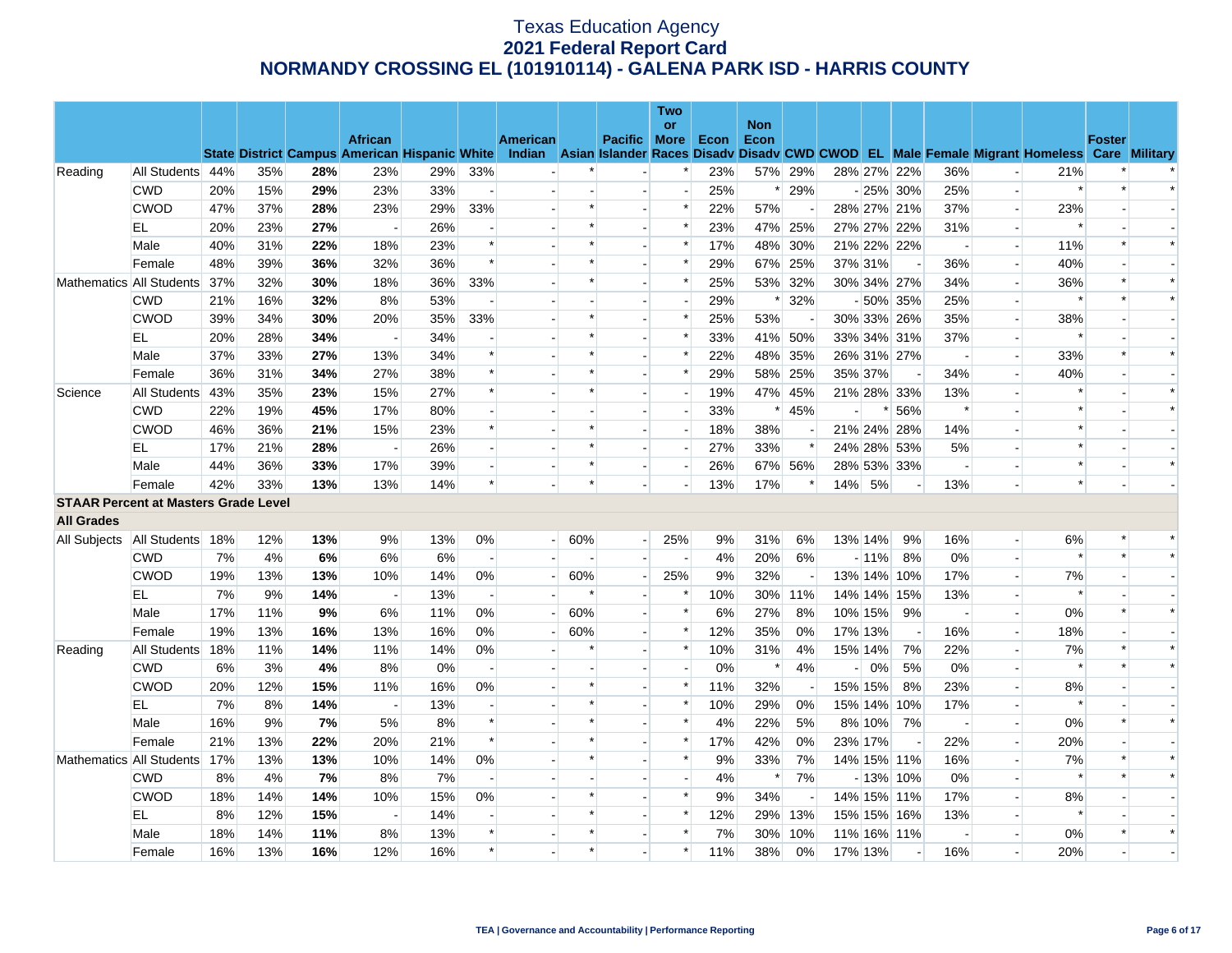|         |              |     |     |     | <b>African</b> | State District Campus American Hispanic White | <b>American</b><br><b>Indian</b> | <b>Pacific More</b> | <b>Two</b><br>or | Econ | <b>Non</b><br>Econ |     |       |             |    | Asian Islander Races Disady Disady CWD CWOD EL Male Female Migrant Homeless Care Military | <b>Foster</b> |  |
|---------|--------------|-----|-----|-----|----------------|-----------------------------------------------|----------------------------------|---------------------|------------------|------|--------------------|-----|-------|-------------|----|-------------------------------------------------------------------------------------------|---------------|--|
| Science | All Students | 19% | 12% | 7%  | 3%             | 8%                                            |                                  |                     |                  | 5%   | 20%                | 9%  |       | 7% 11% 12%  | 2% |                                                                                           |               |  |
|         | <b>CWD</b>   | 8%  | 3%  | 9%  | $0\%$          | 20%                                           |                                  |                     |                  | 11%  |                    | 9%  |       | $*11\%$     |    |                                                                                           |               |  |
|         | <b>CWOD</b>  | 20% | 13% | 7%  | 4%             | 7%                                            |                                  |                     |                  | 4%   | 23%                |     |       | 7% 9% 12%   | 2% |                                                                                           |               |  |
|         | EL           | 4%  | 5%  | 11% |                | 9%                                            |                                  |                     |                  | 7%   | 33%                |     |       | 9% 11% 24%  | 0% |                                                                                           |               |  |
|         | Male         | 20% | 12% | 12% | 6%             | 12%                                           |                                  |                     |                  | 7%   | 33%                | 11% |       | 12% 24% 12% |    |                                                                                           |               |  |
|         | Female       | 18% | 12% | 2%  | 0%             | 3%                                            |                                  |                     |                  | 3%   | 0%                 |     | 2% 0% |             | 2% |                                                                                           |               |  |

- Indicates there are no students in the group.

\* Indicates results are masked due to small numbers to protect student confidentiality.

### **Part (iii): Academic Growth and Graduation Rate**

#### **Part (iii)(I): Academic Growth**

This section provides information on students' academic growth for mathematics and reading/ELA for public elementary schools and secondary schools which don't have a graduation rate, for the 2020-21 school year. These results include all students tested, regardless of whether they were in the accountability subset. (CWD: children with disability; CWOD: children without disability; EL: English learner)

 *USDE waived reporting requirements in Section 1111(h)(1)(C)(iii)(I) (other academic indicator results for schools that are not high schools) for the 2020-21 school year.* 

#### **Part (iii)(II): Graduation Rate**

This section provides information on high school graduation rates for the class of 2020.

## **There is no data for this campus.**

#### **Part (iv): English Language Proficiency**

This section provides information on the number and percentage of English learners achieving English language proficiency based on the 2021 Texas English Language Proficiency Assessment System (TELPAS) data. (EL: English learner)

| <b>Total</b> | <b>EL in Proficiency</b> | Rate of            |
|--------------|--------------------------|--------------------|
| <b>Class</b> | of EL                    | <b>Proficiency</b> |
| 185          | 15                       |                    |

- Indicates there are no students in the group.
- \* Indicates results are masked due to small numbers to protect student confidentiality.
- $\diamond$  Indicates data reporting does not meet for Minimum Size.